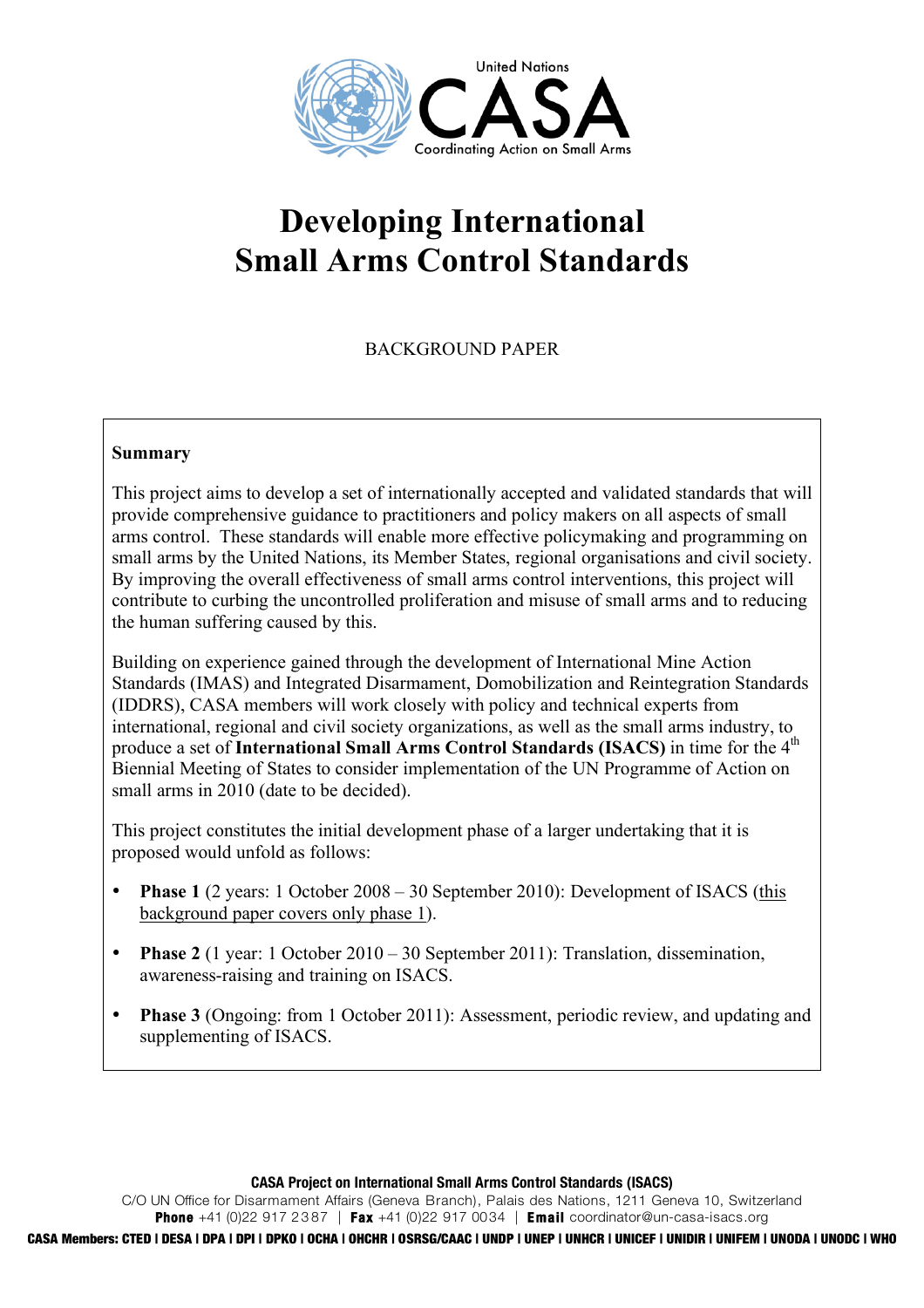## **Background on CASA and ISACS**

The Secretary General created the United Nations' Coordinating Action on Small Arms (CASA) mechanism in 1998 in order to improve the UN's ability to deliver effective policy and programming on all aspects of small arms and light weapons (SALW) control. Currently, the following 17 UN bodies participate in CASA:

| 1.              | Department of Economic and Social Affairs                                            | <b>DESA</b>   |
|-----------------|--------------------------------------------------------------------------------------|---------------|
| 2.              | Department of Peacekeeping Operations                                                | <b>DPKO</b>   |
| 3.              | Department of Political Affairs                                                      | <b>DPA</b>    |
| 4.              | Department of Public Information                                                     | <b>DPI</b>    |
| 5.              | Office for Disarmament Affairs (CASA Focal Point)                                    | <b>UNODA</b>  |
| 6.              | Office for the Coordination of Humanitarian Affairs                                  | <b>OCHA</b>   |
| 7.              | Office of the Special Representative of the Secretary General for Children and Armed | OSRSG/CAAC    |
|                 | Conflict                                                                             |               |
| 8.              | Office of the United Nations High Commissioner for Human Rights                      | <b>OHCHR</b>  |
| 9.              | Office on Drugs and Crime                                                            | <b>UNODC</b>  |
| 10 <sub>1</sub> | United Nations Children's Fund                                                       | <b>UNICEF</b> |
| 11.             | United Nations Development Fund for Women                                            | <b>UNIFEM</b> |
| 12.             | United Nations Development Programme                                                 | <b>UNDP</b>   |
| 13.             | United Nations Environment Programme                                                 | <b>UNEP</b>   |
| 14.             | United Nations High Commissioner for Refugees                                        | <b>UNHCR</b>  |
| 15.             | United Nations Institute for Disarmament Research                                    | <b>UNIDIR</b> |
| 16.             | United Nations Security Council Counter-Terrorism Committee Executive Directorate    | <b>CTED</b>   |
| 17.             | World Health Organization                                                            | WHO           |
|                 |                                                                                      |               |

The UN Office for Disarmament Affairs acts as the Focal Point for CASA.

In October 2007, CASA members endorsed a plan to develop International Small Arms Control Standards (ISACS). Since then, CASA has held a number of consultations with States and other interested parties in order to develop this idea.

In his 2008 report on small arms to the Security Council (S/2008/258), the Secretary-General made strengthening CASA a disarmament priority and informed the Security Council that CASA would be embarking on the development of international standards for small arms control. The Secretary-General also informed all UN Member States of this in his 2008 report on small arms to the General Assembly (A/63/261).

CASA formally launched the ISACS project in July 2008, on the margins of the third Biennial Meeting of States to consider implementation of the UN Programme of Action on small arms and light weapons. In October 2008, CASA provided briefings on the development of ISACS to the 4<sup>th</sup> Meeting of Parties to the UN Convention Against Transnational Organised Crime in Vienna and to the 3rd Biennial Meeting of States on the UN Programme of Action on small arms and light weapons in new York.

The meeting to be held in Geneva on 24-25 November 2008 is, however, the first in-depth consultation on ISACS with a broad range of stakeholders and is meant to provide the final input necessary to launch the ISACS drafting process.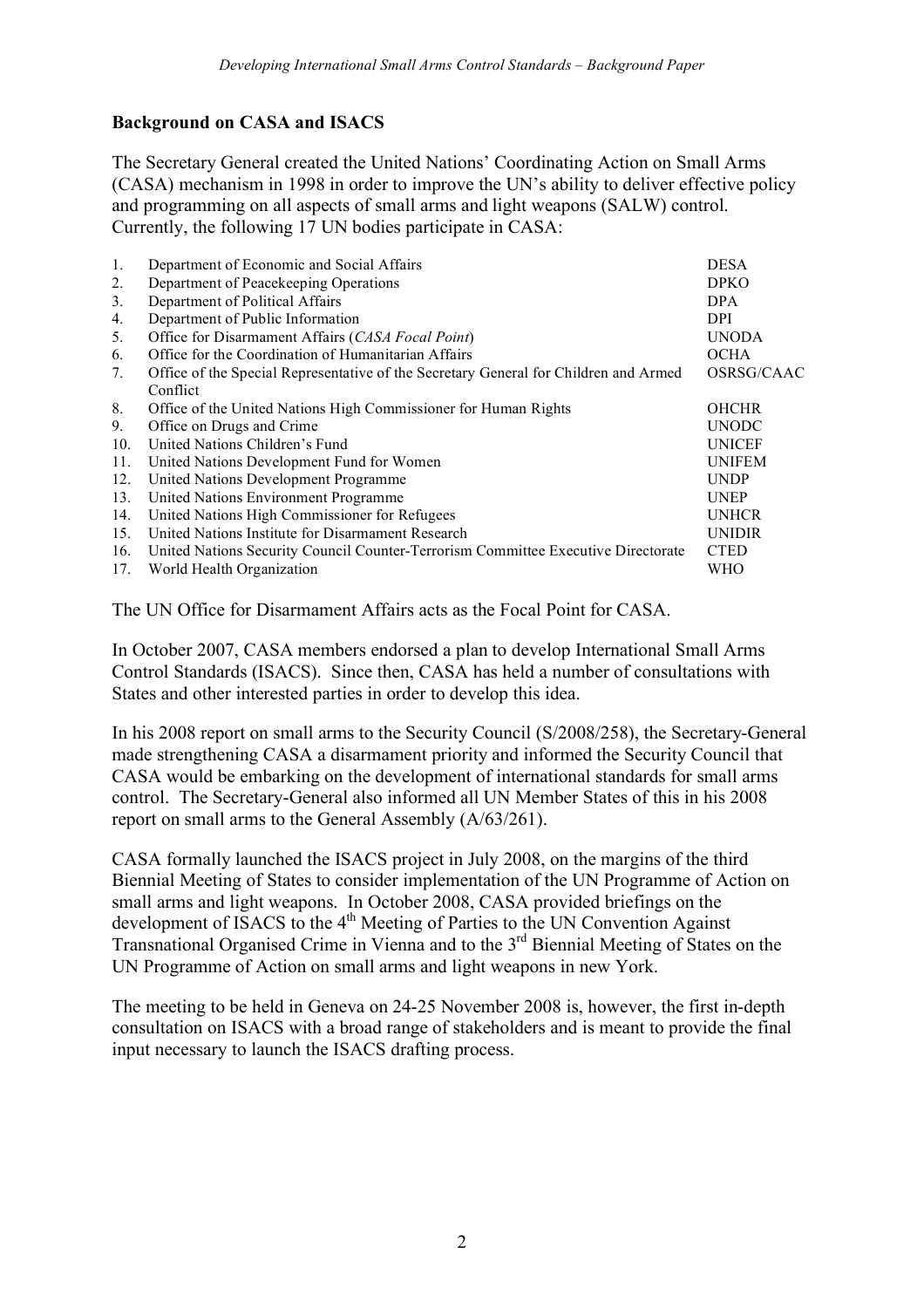## **Rationale – Why international standards on small arms control?**

Since former United Nations Secretary-General Boutros Boutros-Ghali coined the term "micro-disarmament" in his *Supplement to An Agenda for Peace* in 1995,<sup>1</sup> the international community has made remarkable progress in developing policies and programmes to curb the uncontrolled proliferation and misuse of small arms and light weapons.

At the level of policy, UN Member States have agreed three global instruments aimed at curbing the illicit trade in small arms and light weapons and reducing the human suffering caused by this:

- *The UN Programme of Action to Prevent, Combat and Eradicate the Illicit Trade in Small Arms and Light Weapons in All its Aspects (hereinafter the 'UN Programme of Action')*, adopted by consensus by the UN General Assembly in 2001, constitutes the UN policy framework for SALW control, as well as an action framework for UNsupported initiatives at the global, regional and national levels.
- *The Protocol against the Illicit Manufacturing of and Trafficking in Firearms, Their Parts and Components and Ammunition, supplementing the United Nations Convention against Transnational Organized Crime (hereinafter the 'Firearms Protocol'*), which entered into force in 2005, is the only global, legally binding instrument on small arms in existence. As such, the Firearms Protocol constitutes the UN legal framework for promoting and strengthening cooperation among States Parties on this issue.
- *The International Instrument to Enable States to Identify and Trace, in a Timely and Reliable Manner, Illicit Small Arms and Light Weapons (hereinafter the 'International Tracing Instrument')*, adopted by consensus by the UN General Assembly in 2005, commits all UN Member States to implement a range of measures to improve the marking and keeping of records on SALW and to strengthen international cooperation in tracing illicit small arms and light weapons.

At the level of programming, a whole range of actors have been implementing projects to control small arms and light weapons for over a decade in more than 50 countries worldwide using a variety of approaches and methodologies. This wealth of practical experience (and the expertise it has generated) has allowed a broad range of lessons to be learned and a wide array of best practices to be identified. Some of these best practices have been very usefully codified by some regional organisations for application at the regional or sub-regional levels. Not all regions of the world have undertaken this exercise, however. And, although it is universally recognised that the uncontrolled proliferation and misuse of SALW is a global problem that demands a global response, global standards and guidelines on SALW control have not yet been developed.

At the level of understanding, the international community – led by concerned governments, civil society and the United Nations – has amassed an impressive body of knowledge and data on the scope and anatomy of the illicit small arms trade, as well as on the burden this places on vulnerable people throughout the world.

Despite all of this progress, however, much more work remains to be done to check the

 $1$  A/50/60 - S/1995/1 of 3 January 1995.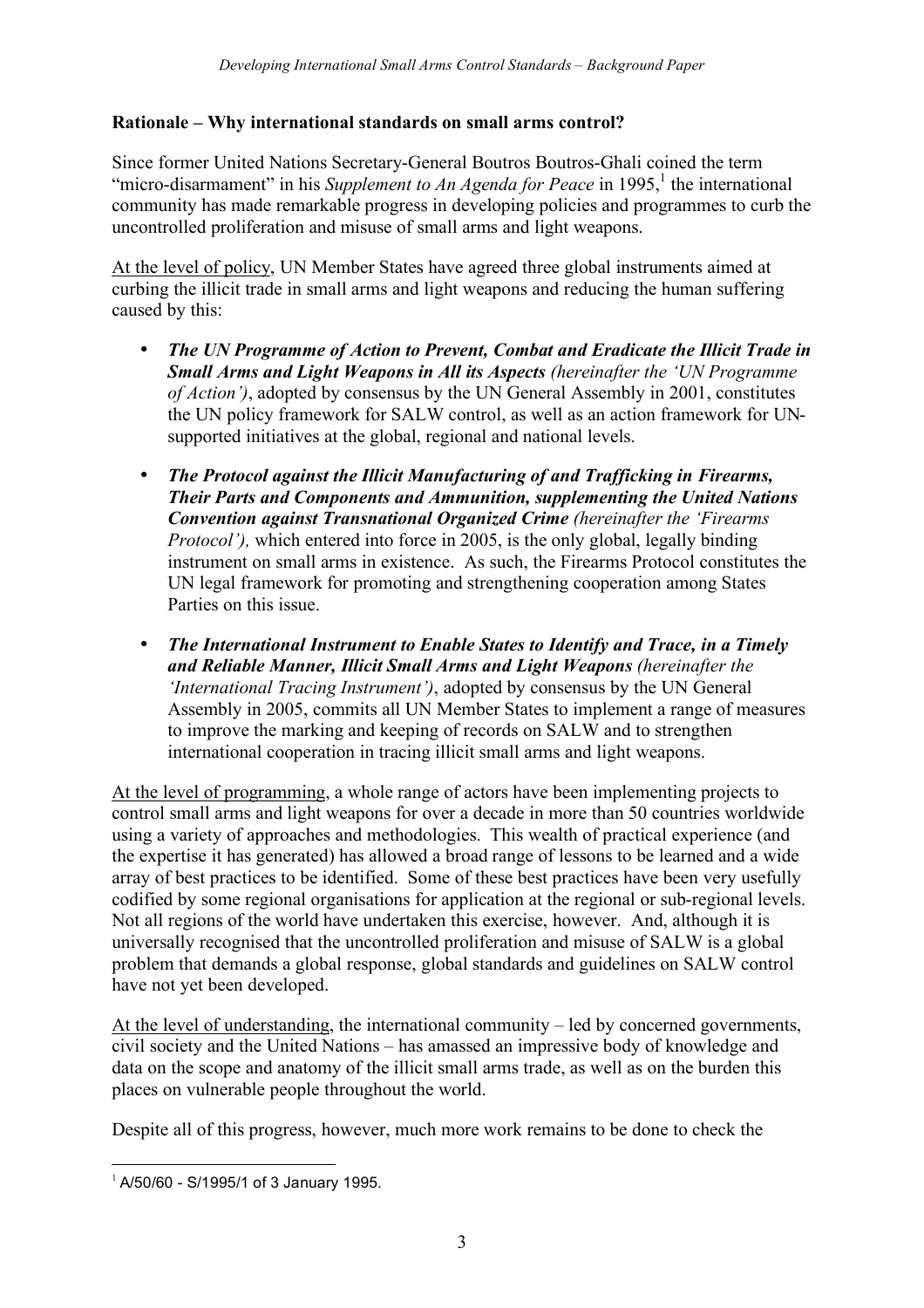uncontrolled proliferation and misuse of small arms and light weapons and to ease the human suffering caused by this. A new tool – a set of international standards for small arms control – would make a significant contribution to advancing this work.

It is widely acknowledged that SALW control interventions have now reached the level of "maturity" necessary to enable the development of a harmonized and holistic response to the numerous challenges posed by the uncontrolled proliferation of SALW. However, in contrast with the communities of practice dealing with Mine Action and with Disarmament, Demobilization and Reintegration (DDR), the SALW community of practice has yet to develop a set of internationally recognized standards providing universal guidance to practitioners and policy makers.

The United Nations plays a key role in articulating a global response to the many problems created by the uncontrolled proliferation and misuse of SALW. The UN has also built up a considerable store of experience and best practice in other related areas, such as Disarmament, Demobilization and Reintegration (with the *Integrated DDR Standards* - IDDRS) and Mine Action (with the *International Mine Action Standards* - IMAS). Given its role and experience, the United Nations, working through its *Coordinating Action on Small Arms* (CASA) mechanism, intends to take the lead in developing a set of international standards on small arms control, in close collaboration with international-, regional-, and civil society organisations and with the small arms industry.

## **Benefits and beneficiaries of International Small Arms Control Standards**

International standards on small arms control should improve the design, planning, financing, implementation, monitoring and evaluation of SALW control interventions. They should contribute to forging consensus and establishing a common, agreed level of performance within the SALW community of practice. And they should establish of a set of useful benchmarks against which it would be possible to measure the extent of implementation of global SALW instruments.

ISACS would serve as a powerful strategic and operational instrument of SALW control. Such standards would ensure that programmes and activities address the issue in a comprehensive and coherent manner – taking into account cross-cutting issues such as gender and development – but also ensuring better coordination among and between UN agencies and Member States.

The development of ISACS would also allow actors, whether UN agencies or Member States, to benefit from the experience, lessons learned and best practices of other actors that have already implemented SALW control programmes, this would avoid duplication and allow for the sharing of knowledge.

Furthermore, ISACS would provide an invaluable mechanism to practitioners at the operational level by offering a framework to implement SALW control programmes and activities while also assisting in the identification of capacity-building needs of governmental or non-governmental structures. Such a framework would permit coordinated and targeted interventions guided by established principles, in an efficient manner.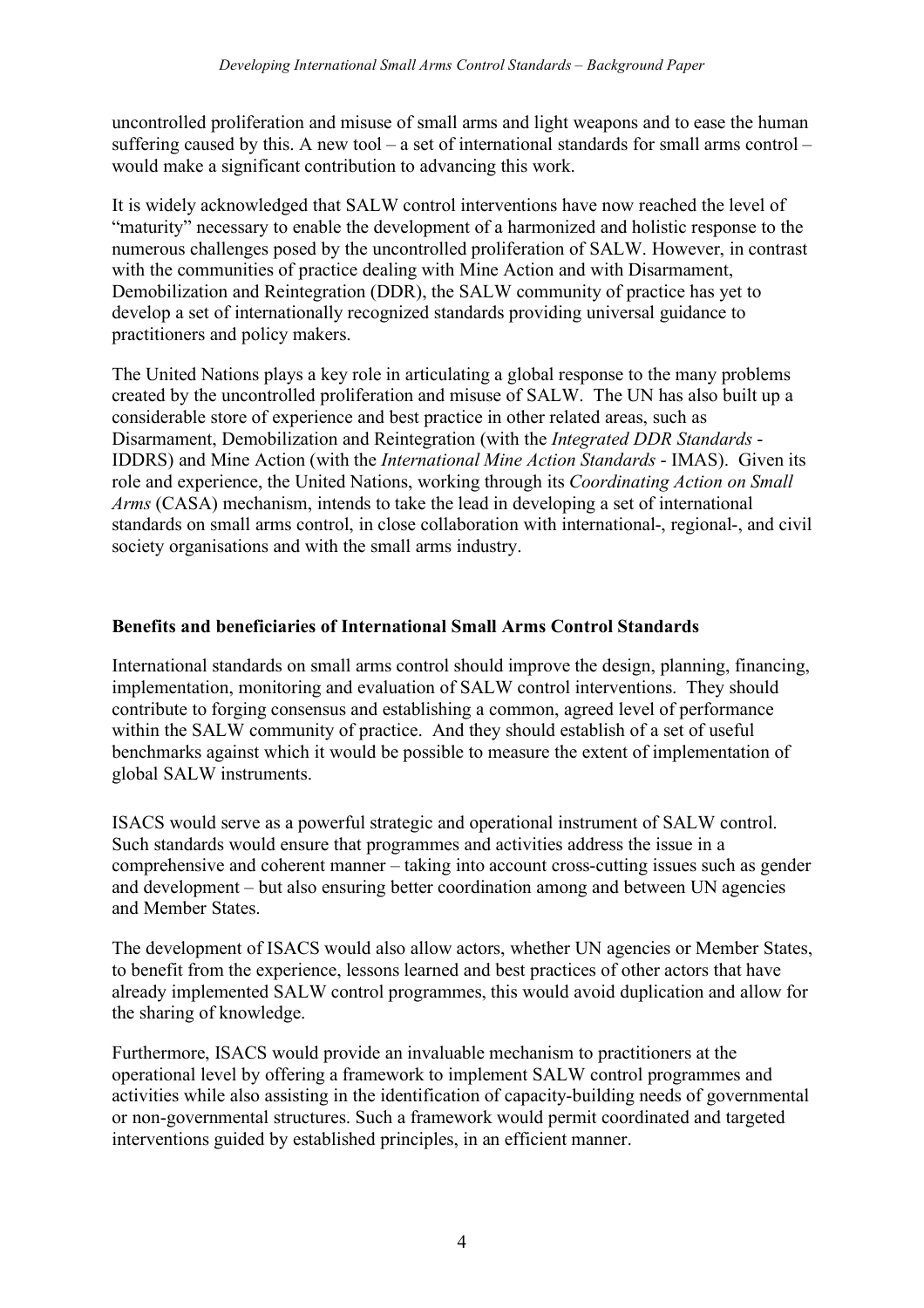Certain aspects of SALW control-related actions require technical and specialized knowledge that may not be easily available. ISACS would serve as an operational resource guide for all stakeholders involved in SALW control-related actions, providing them with source of the technical experience required.

In addition, ISACS would provide a suitable medium for informing the SALW control community of existing international regulations, conventions and treaties which impact, even indirectly, on SALW control issues, including those on labour standards, human rights, etc.

ISACS would also serve as a frame of reference for donors to provide financial and technical assistance in support of SALW control projects/programmes as they would outline agreed benchmarks of effectiveness, comprehensiveness and performance.

In sum, such standards will bring clear benefits to a range of actors including:

## • *People affected by the misuse of SALW*

The primary beneficiaries of this project will be people all over the world who live in fear of their lives, as well as those of family members, because of the easy availability and widespread misuse of SALW. Because this project will contribute to making SALW control more effective across the board, it will make a significant contribution to reducing the burden of armed violence felt by millions of people around the world.

## • *The United Nations*

By strengthening coordination and establishing an agreed level of performance for the UN bodies that make up the CASA mechanism, this project will enable the United Nations to "deliver as one" on SALW control both at the programmatic and policymaking levels.

## • *SALW policymakers and practitioners*

SALW policymakers and practitioners, whether they work with the United Nations, government agencies, regional organisations or NGOs, will benefit from having access to a set of internationally agreed an validated standards that will provide them with guidance on all aspects of SALW control. As well as helping to improve the overall level of performance of individual actors, these standards will also facilitate cooperation among actors, especially in the field.

#### • *UN Member States*

By providing a clear set of voluntary, technically validated, international standards on small arms control, this project will provide valuable guidance to UN Member States on the implementation of their commitments under the UN Programme of Action, the International Tracing Instrument and, where applicable, the Firearms Protocol. Developing countries could use the standards to help them identify their specific cooperation and assistance needs in meeting their international commitments. Donor governments could use them to help decide on the most effective investment of their resources and also to evaluate the effectiveness of cooperation and assistance provided. Any government could use them as a basis for developing its own set of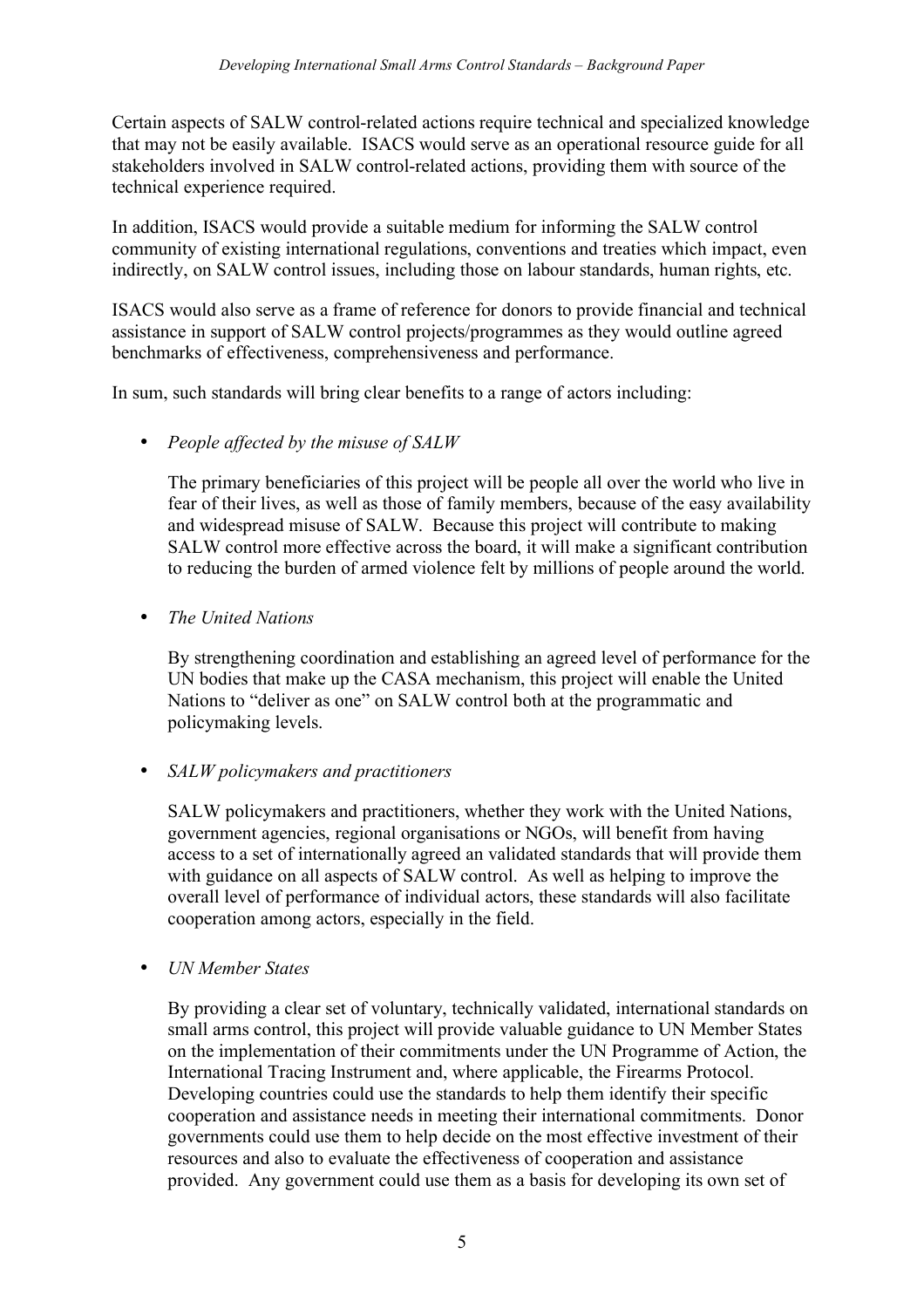national small arms control standards (as IMAS have been used as the basis for developing national mine action standards).

• *The Small Arms Industry*

International standards on small arms control would also benefit the small arms industry by helping to curb the illicit trade in SALW, which undermines the legal small arms trade to the tune of about one billion US dollars a year. In addition, clear international standards on such things as marking, record-keeping, end-use certification, etc. would provide industry with a transparent framework for action and a more level playing field on which to operate.

## **Building on Solid Foundations: Existing regional standards, guidelines and best practices**

This project will not have to begin from scratch in developing international standards for small arms control. At the global level, the UN Programme of Action, the Firearms Protocol and the International Tracing Instrument provide the framework on which the standards will be built. Other relevant global standards, guidelines and recommendations also exist, such as:

- Technical guidelines and a model law being developed by the UN Office on Drugs and Crime (UNODC) to assist States Parties with implementing the Firearms Protocol.
- Regulations, instructions and codes related to the transport of dangerous goods developed by such international organisations as the International Air Transport Association (IATA), the International Civil Aviation Organisation (ICAO) and the International Maritime Organisation (IMO)
- Occupational safety and health standards and recommendations produced by the International Labour Organisation (ILO)
- Report to the Security Council by the UN Secretary-General on "Methods of destruction of small arms, light weapons, ammunition and explosives" (S/2000/1092)
- Recommendations of Groups of Governmental Experts on SALW-related issues.

A number of regional organisations have also produced useful standards, guidelines and best practices that can form a basis for the development of ISACS. These include, but are not limited to:

- *Handbook on Best Practices on Small Arms and Light Weapons* and *Handbook of Best Practices on Conventional Ammunition* produced by the Organisation for Security and Cooperation in Europe (OSCE).
- *Best Practice Guidelines for the Implementation of the Nairobi Declaration and Nairobi Protocol on Small Arms and Light Weapons* developed by the Regional Centre for Small Arms (RECSA).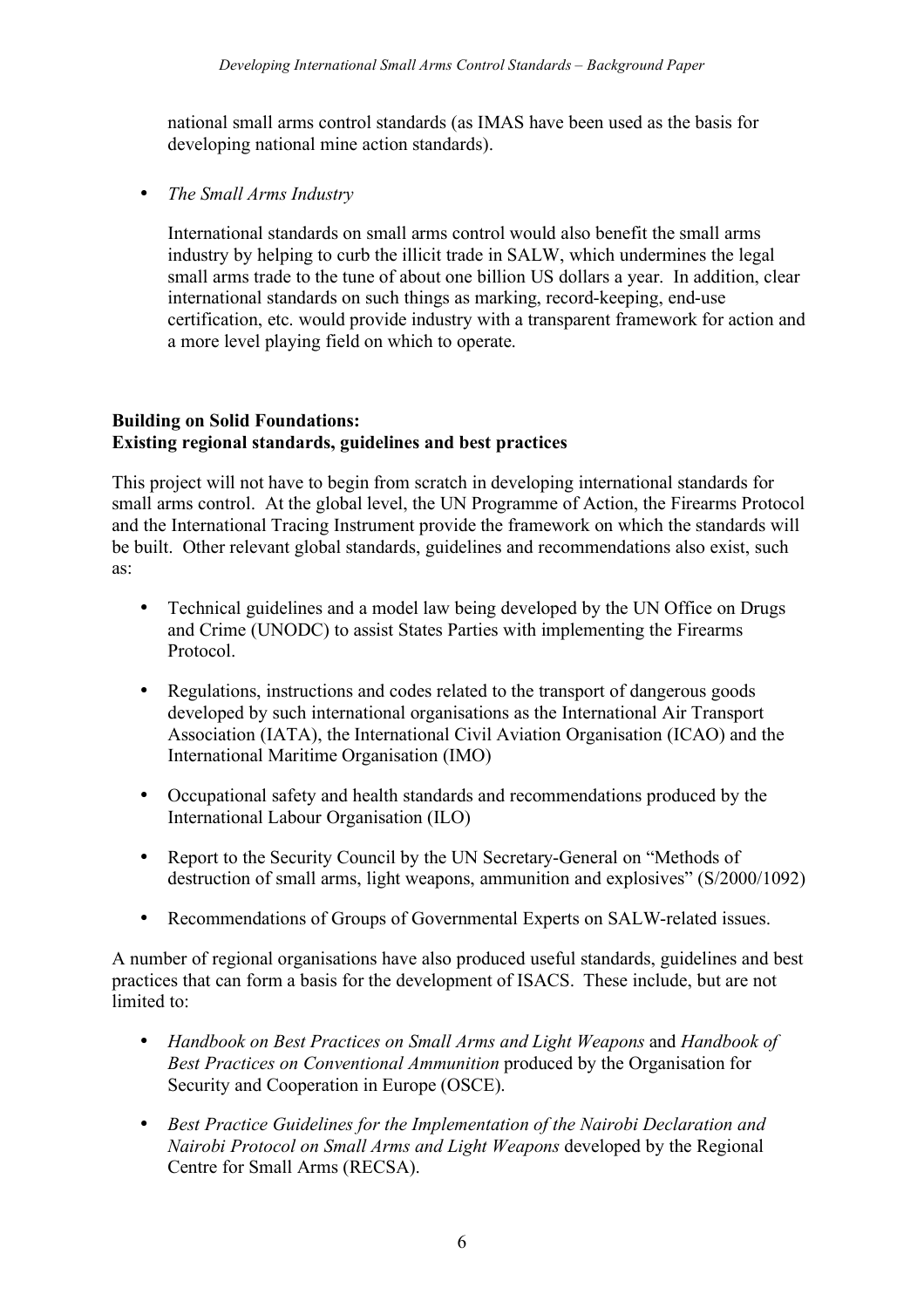- *Regional Micro-Disarmament Standards/Guidelines* (RMDS/G) developed by the South Eastern Europe Clearinghouse for the Control of Small Arms and Light Weapons (SEESAC).
- *Code of Conduct for the Implementation of the Moratorium on the Importation, Exportation and Manufacture of Light Weapons in West Africa* produced by the Economic Community of West African States (ECOWAS).
- *Arab Model Law on Weapons, Ammunitions, Explosives and Hazardous Material* produced by the League of Arab States.
- *Best Practices to Prevent Destabilising Transfers of Small Arms and Light Weapons (SALW) through Air Transport*; *Best Practice Guidelines for Exports of Small Arms and Light Weapons (SALW)* and *Elements for Effective Legislation in Arms Brokering* produced by the Wassenaar Arrangement.
- *Code of Conduct of Central American States on the Transfer of Arms, Ammunition and Other Related Materiel* produced by the Sistema de la Integración Centroamericana (SICA).
- *Model Regulations for the Control of the International Movement of Firearms, their Parts and Components and Ammunition* and *Model Regulations for the Control of Brokers of Firearms, their Parts and Components and Ammunition* produced by the Organisation of American States (OAS).
- *Code of Conduct on Arms Exports* produced by the European Union.
- *Manual of Safety Principles for the Transport of Military Ammunition and Explosives* and *Manual on the principles for the application of risk analysis to the storage and transportation of military ammunition and explosives* produced by the North Atlantic Treaty Organisation (NATO).

In sum, the ISACS project has both a solid global framework and a solid regional foundation upon which to base its work.

## **Suggested format and content of ISACS**

It is recommended that ISACS adopt, as far as possible, the International Organization for Standardization (ISO) format and language in order to be consistent and to ensure the proper use of internationally recognized terminology. The ISO format and language has already been used to good effect by the International Mine Action Standards (IMAS) and the Integrated Disarmament, Demobilization and Reintegration Standards (IDDRS).

**It is important to note that international standards, as they are defined by the ISO (and also by this project), are voluntary in nature. They are neither obligatory nor legally binding. No government, organisation or company can be obliged to adopt an international standard. This also applies to the international standards on small arms control that will be developed by this project.**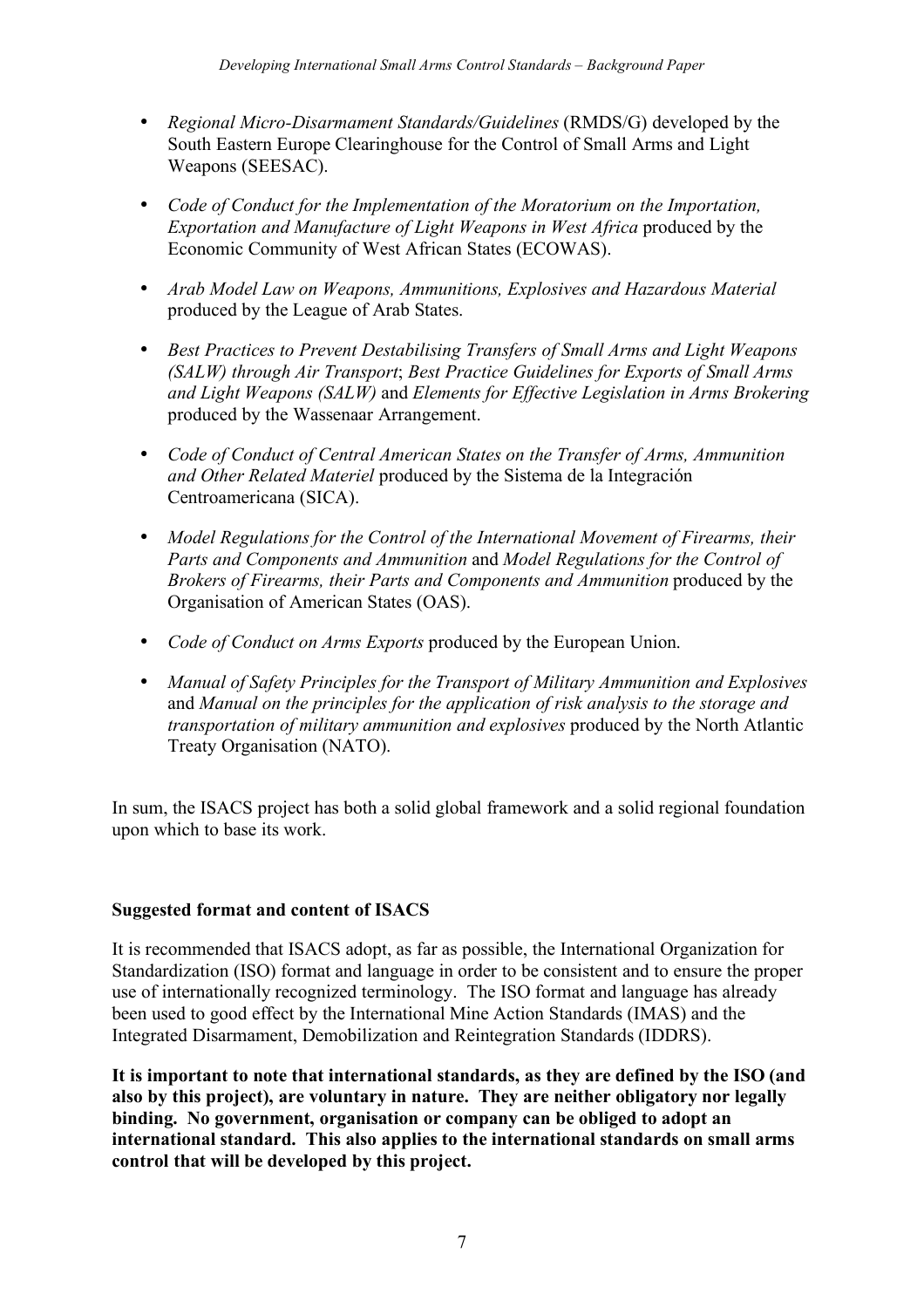Having said this, it is expected that the clear benefits that will accrue from having a set of international small arms control standards (see previous section) will encourage their voluntary adoption and use by a wide range of actors.

Like any international standard, ISACS should be clear, achievable, measurable, verifiable and safe; and should encourage widespread and repeated use. Following the ISO format, it is envisaged that ISACS would be broken down into a number of 'series' each of which shall itself be broken down into a number of individual 'modules.' Each individual module would serve both as an integral part of the overall ISACS framework and as a free-standing document. Since many of the topics dealt with will be interlinked, cross-referencing would be used throughout the ISACS to promote ease of use.

As with all guidance documents, ISACS would have to be specific enough to be useful but general enough to be flexible and adaptable to different local conditions. As a rule of thumb, ISACS should specify what needs to be done but should not go into too much detail about how things are to be done.

Table 1 below sets out the possible content and structure of ISACS.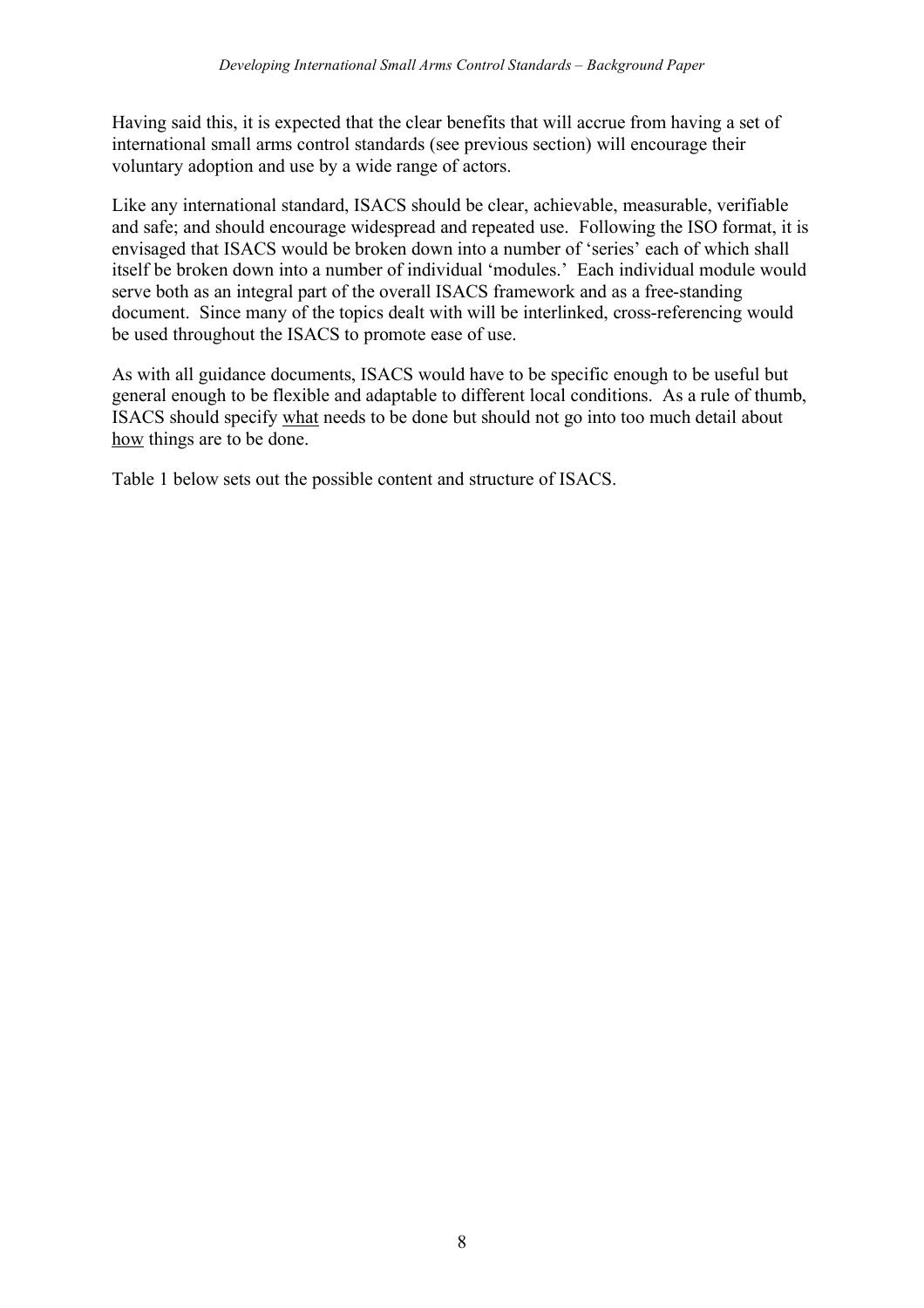|  |  |  |  |  | Table 1: Possible structure and content of ISACS |
|--|--|--|--|--|--------------------------------------------------|
|--|--|--|--|--|--------------------------------------------------|

| <b>SERIES</b> | <b>GENERIC AREA</b>     | <b>MODULES</b>                                                  |
|---------------|-------------------------|-----------------------------------------------------------------|
| 01            | General                 | Introduction to ISACS and SALW control theory                   |
|               |                         | Glossary and definitions                                        |
| 02            | <b>Concept and</b>      | • The UN approach to SALW control                               |
|               | <b>Policy</b>           | • Overview of international and regional SALW frameworks        |
|               |                         | Linkages to DDR, SSR and Mine Action                            |
| 03            | Legislative and         | National Coordinating Agencies and Points of Contact            |
|               | <b>Regulatory</b>       | SALW transfers (import, export, transit, transhipment, etc.)    |
|               |                         | National controls over manufacture of SALW                      |
|               |                         | • National controls over SALW brokering activities              |
|               |                         | • National controls over access of civilians to SALW            |
|               |                         | Criminal offences and sanctions                                 |
|               |                         | End use certification                                           |
| 04            | <b>Management</b>       | Design of SALW control programmes                               |
|               |                         | • Management of SALW control programmes                         |
|               |                         | • Finance and budgeting                                         |
|               |                         | • Personnel and staffing                                        |
|               |                         | • Roles and responsibilities                                    |
| 05            | Monitoring,             | Monitoring & Verification of SALW control programmes            |
|               | <b>Evaluation &amp;</b> | • Evaluation of SALW control programmes                         |
|               | <b>Reporting</b>        | Reporting on SALW control programmes                            |
|               |                         | SALW baseline surveys                                           |
| 06            | <b>Operational</b>      | <b>SALW</b> collection                                          |
|               | <b>Support</b>          | SALW destruction                                                |
|               |                         | Stockpile management and security: Weapons                      |
|               |                         | Stockpile management, security and safety: Ammunition           |
|               |                         | Identifying surplus SALW                                        |
|               |                         | Marking, record-keeping and tracing of SALW                     |
|               |                         | Border controls and law enforcement cooperation                 |
|               |                         | International cooperation and assistance (including financial & |
|               |                         | technical assistance<br><b>National Action Plans</b>            |
|               |                         |                                                                 |
| 07            | <b>Awareness &amp;</b>  | Public information and strategic communication                  |
|               | Communication           | Development and implementation of SALW awareness                |
|               |                         | campaigns                                                       |
| 08            | <b>Cross-Cutting</b>    | Gender and SALW                                                 |
|               | <b>Issues</b>           | <b>Children and SALW</b>                                        |
|               |                         | Youth and SALW                                                  |
|               |                         | Victim/survivor assistance                                      |
|               |                         | Crime (common criminality and organized crime) and SALW         |
|               |                         | • Development programming and SALW                              |
|               |                         | • Civil society action and SALW                                 |
|               |                         | • Human rights and associated UN instruments and standards      |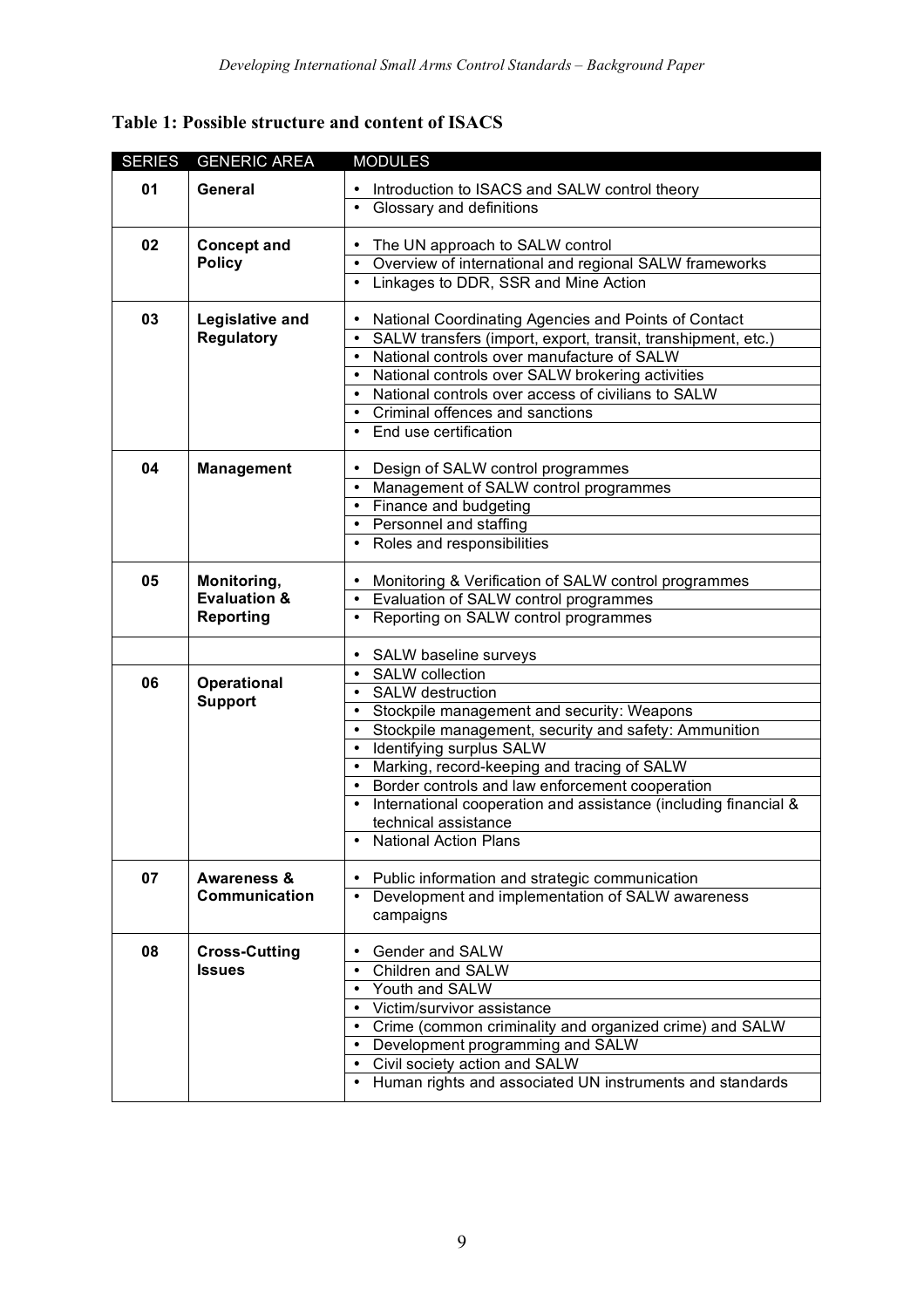# **Proposed process for developing ISACS**

This project constitutes the initial development phase of a larger undertaking that it is proposed would unfold as follows:

- *Phase 1 (2 years: 1 October 2008 30 September 2010): Development of ISACS* (this background paper covers only phase 1): After an initial 'gearing up' phase involving consultations and resource mobilisation, the ISACS modules would be drafted during the 15 months between 1 January 2009 and 31 March 2010. They would then be finalised and produced for presentation to the  $4<sup>th</sup>$  Biennial Meeting of States to consider implementation of the UN Programme of Action, which is likely to take place in July 2010. The period August – September 2010 would be used to wrap up phase 1 of the project and to prepare for phase 2.
- *Phase 2 (1 year: 1 October 2010 30 September 2011): Dissemination, awarenessraising and training on ISACS*: During phase 2, the completed set of ISACS would be actively disseminated and promoted throughout the world. Training sessions would also be organised to thoroughly familiarise SALW policymakers and practitioners with the application and use of ISACS.
- *Phase 3 (Ongoing: from 1 October 2011): Assessment, periodic review, and updating and supplementing of ISACS*: A one-year assessment of how ISACS have been used and applied would be conducted during the last quarter of 2011. Periodic reviews of individual ISACS modules would be conducted on a regular basis (every 3-5 years) or as required by the emergence of new technology, knowledge or methodology. As gaps in the ISACS are identified, additional modules may also be developed.

ISACS will be developed under the auspices of CASA and CASA members will have the ultimate responsibility for them. It is proposed that the development process would be overseen by a *CASA Working Group on ISACS*, which would comprise interested CASA members as well as, in an advisory capacity, experts from interested international, regional and civil society organisations and from the small arms industry. The CASA Working Group on ISACS would be co-chaired by UNDP and UNODA and would meet every 4-6 weeks (usually by video- or phone-conference but also periodically in person).

The ISACS *Project Coordinator*, who has already been recruited by UNDP and who is hosted by UNODA, would be responsible for mobilising the resources necessary to implement the project, with the support of the CASA Working Group on ISACS (estimated total cost for phase 1: US\$1.4m). All CASA members participating in the CASA Working Group on ISACS would also be expected to contribute financially and in kind to supporting the development of ISACS. Interested UN Member States in a position to do so would also be approached to provide financial support to the development of ISACS.

Participants in the CASA Working Group on ISACS would be given the opportunity of taking the lead on drafting individual ISACS modules, either individually or in collaboration with other working group members. To supplement this process, a number of *consultants* would also be hired to take the lead on drafting specific modules. The ISACS Project Coordinator would manage the drafting process.

It is proposed that *Expert Reference Groups* (ERGs) would be created to provide advice, feedback and support to working group members and consultants engaged in drafting ISACS